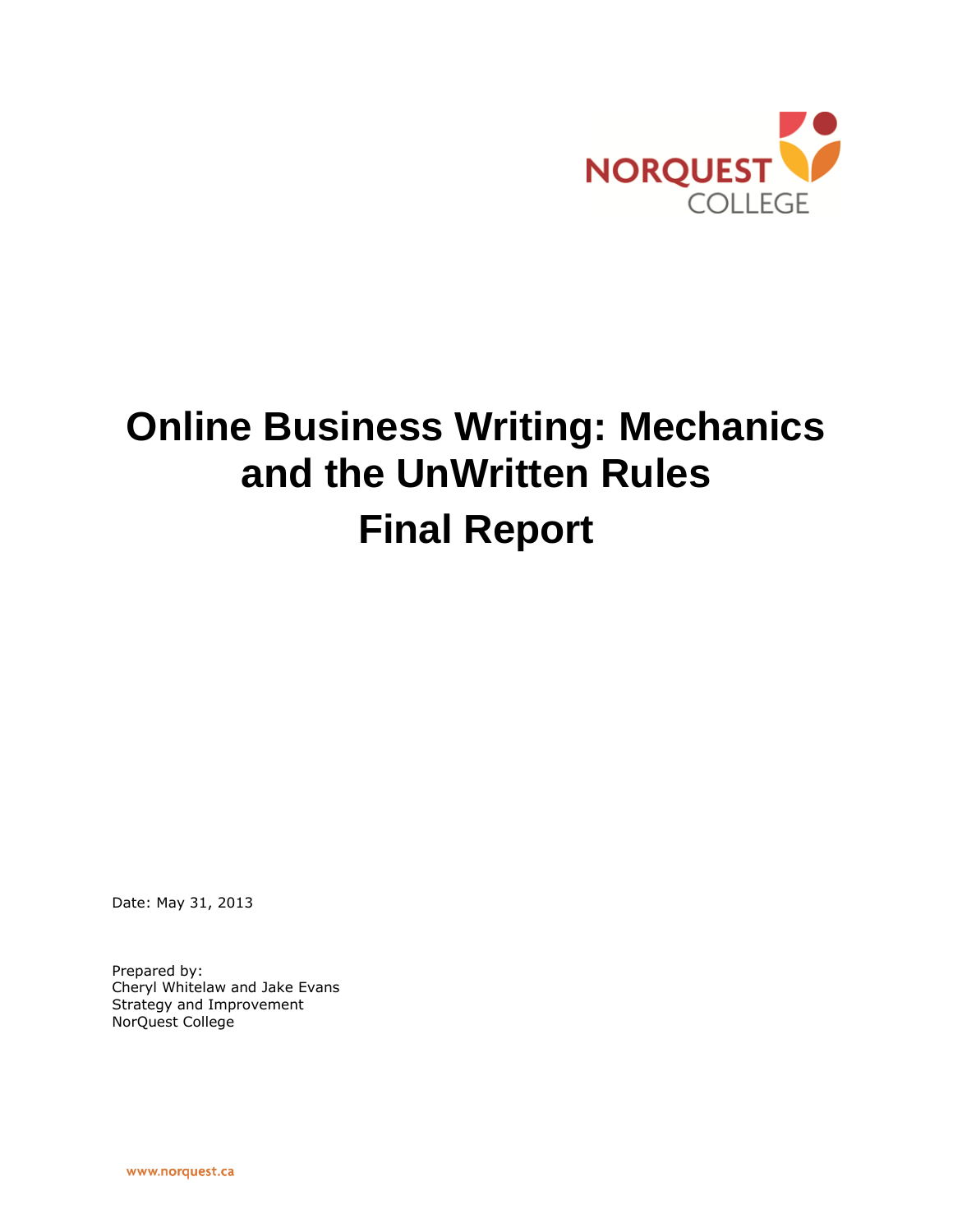# **Table of Contents**

| Adaptation of Business Writing: Mechanics and the UnWritten Rules to BlackBoard Learning System 4 |
|---------------------------------------------------------------------------------------------------|
|                                                                                                   |
|                                                                                                   |
|                                                                                                   |
|                                                                                                   |
|                                                                                                   |
|                                                                                                   |
|                                                                                                   |
|                                                                                                   |
|                                                                                                   |
|                                                                                                   |
|                                                                                                   |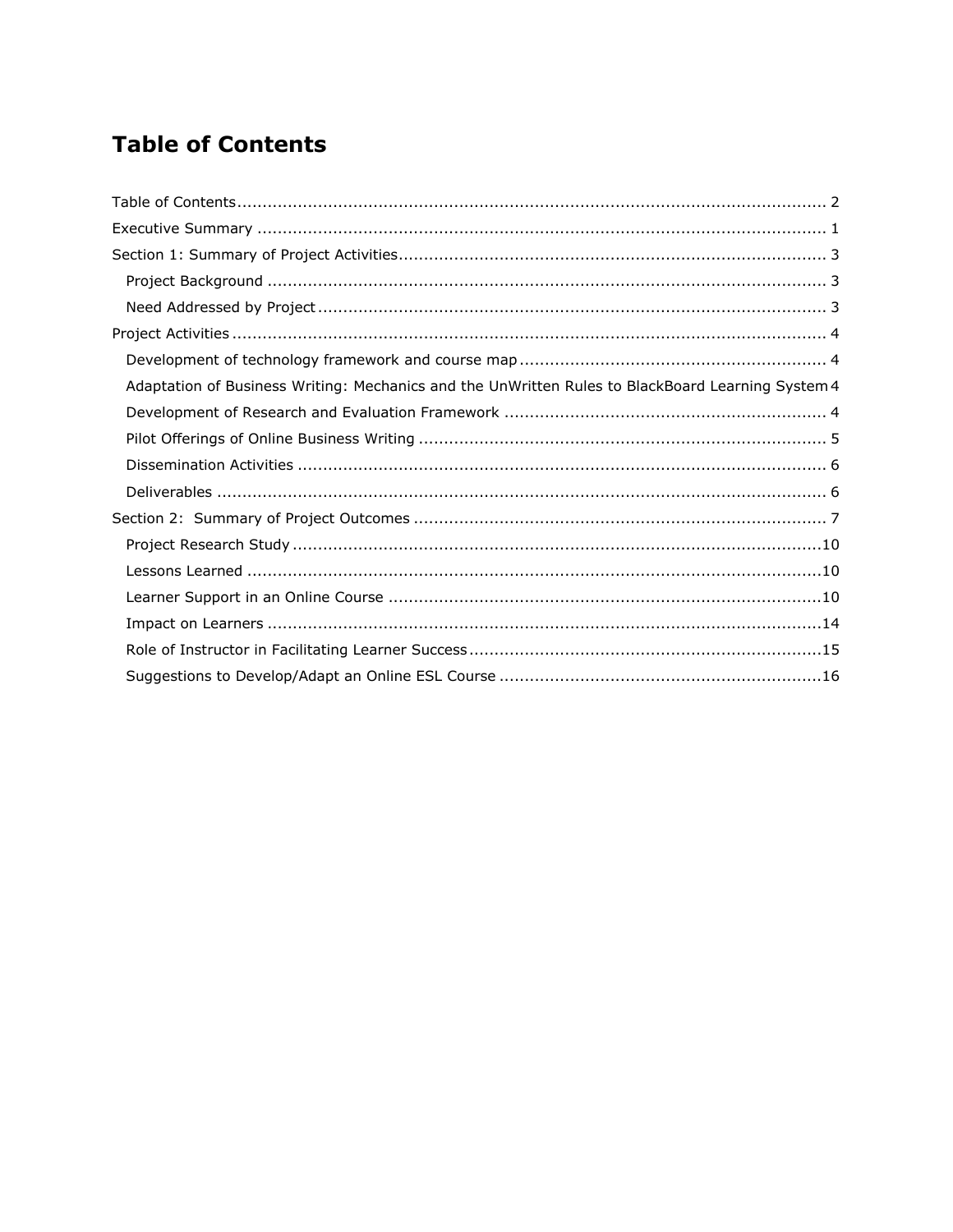# **Executive Summary**

The purpose of this final report is to provide a cumulative summary of information on project activities for the Online Business Writing: Mechanics and the UnWritten Rules project, conducted by the NorQuest College Centre for Intercultural Education.

For many internationally educated professionals with documented credentials and experience in their country of origin, one of the barriers to obtaining employment as well as retention and promotion is their "soft skills" including their professional communication skills. Successful communication competence for the Canadian workplace requires integrated knowledge and skills of both linguistic and socio-cultural language performance in order for internationally educated professionals to be perceived as competent by their Canadian and established immigrant colleagues and supervisors. We believe that both aspects of communication competence can be taught using an interculturally sensitive approach to business communication language development.

Based on a search of the ECampus Alberta course listing in June 2011, no online courses on eCampus Alberta's directory focus on this target learner audience for business writing and communications. Business writing and communication courses offered from a "culture-blind" Canadian culture perspective are available. Based on course descriptions, these courses do not address communication style or values differences informed by cultural perspectives as part of their curriculum. A face-to-face version of this course has been successfully provided to internationally educated professionals in Edmonton and area businesses. The CIE's s clients have indicated interest in accessing this kind of professional development opportunity in an online format.

In collaboration with Elizabeth Hanlis, the instructional designer contracted for the project, the project team designed a course map for offering Business Writing online. The ADDIE model (analyze, design, develop, implement, evaluate) was used to guide instructional design of the course. The course map outlined the key learning objectives for the course which targeted the co-development of writing mechanics (formatting, organization, etc.), soft skills (pragmatics) and intercultural exploration (through comparisons and interaction with fellow participants).

The content of the face-to-face course, Business Writing: Mechanics and the UnWritten Rules, was organized into 7 modules with both a mechanics and pragmatics foci. The course is largely didactic in terms of learning outcomes as might be expected from a writing course, and intercultural exploration is achieved largely through individual reflection on one's first culture (C1) rules, norms, and assumptions, and through comparing these reflections to the concepts outlined in the course material. Participants in the pilots were asked to spend between 2-4 hours per week reading the online materials and completing a range of learning activities. In every module they were invited to complete a number of practice exercises (the number and degree was always at their discretion), at least one written assignment (submitted for feedback), and a few postings on the discussion board. The course was entirely asynchronous in format.

Pre- and post-course business writing assessments were used to determine specific business writing communication gains. In the CIE's experience, internationally educated professionals who have established technical competence in their fields (such as engineering, accounting) and who are working for Edmonton-based businesses will often fail to modify their tone and relative directness or indirectness of written correspondence in communication with clients once they have achieved a functional communication style with co-workers. This lack of adaptation and awareness of nuance in communication by internationally educated professionals can create problems in their relationships with clients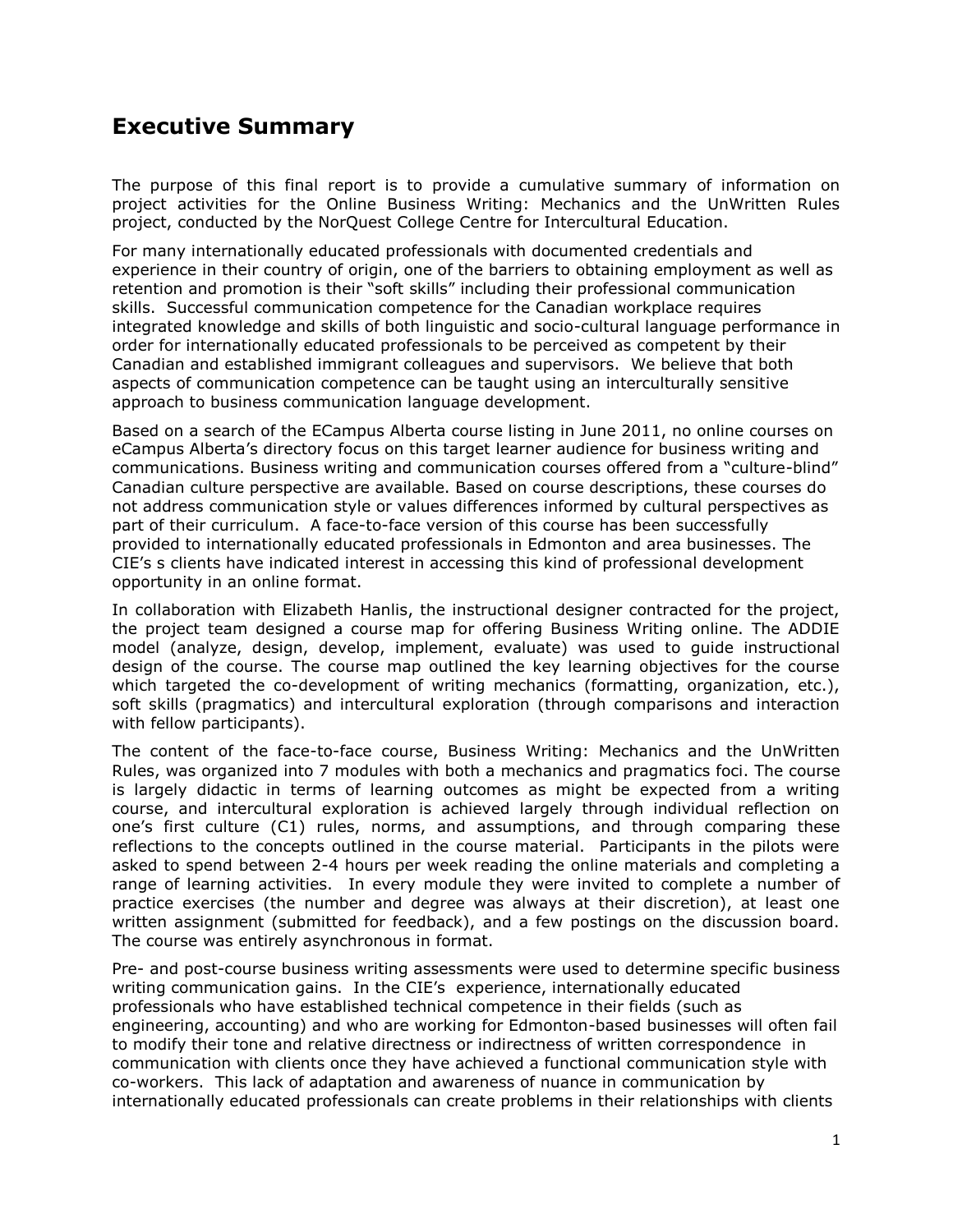and can negatively impact the perception of these professionals by clients who often primarily have contact through email and other written communication forms.

Three pilots were offered between May 2012 and April 2013. 60 participants were recruited with 26 completing all course requirements. Onsite orientations were offered prior to each pilot. Pre- and post-writing assessments were collected and reviewed by 2 assessors to identify language gains. Pre-course Intercultural Development Inventory (IDI) assessments were collected to identify participants' orientations to cultural differences and similarities.

Lessons learned included participant time management to complete online course activities, with differences in the amount of time and when the course was used between participants who completed the course and participants who did not complete the course. Computer literacy was a component for participant success, including challenges when some aspects of computer literacy were weaker (e.g. file management) and some learners' attempt to avoid using the online learning environment, preferring to use more familiar tools such as email attachments for assignment submission. Learner agency was an issue; learners who successfully completed the course demonstrated their ability and desire to take responsibility for their own learning. Learners who did not complete all of the course requirements demonstrated behaviors indicative of their expectation for the instructor to resolve any issues they encountered while learning online. Intercultural sensitivity assessments indicated a significant difference in orientation stage to cultural differences and similarities in one of the pilot cohorts, compared to the other 2. Participation in the online course learning activities was more frequent for participants scoring in the Minimization stage, according to the Developmental Model of Intercultural Sensitivity. For the cohort scoring in the Polarization stage, participation in the online learning activities and overall time in the course was lower and the results of learner gains were lower as well.

Implications of the project results include a need to reconsider how much and what kind of instructor presence activities are supportive of learner engagement and success in an online course, including a higher demand on the instructor to clarify learner roles, instructor expectations and how learners engage with online course content and learning activities. The differences in what learners are expected to do within an online course, developed using Canadian norms for learner and instructor roles need to be clarified and supported by the instructor across the course. Further work on how instructors can bridge the cultural distance for learners adapting to unfamiliar roles in an online learning environment is needed.

Project deliverables are available on the NorQuest Center for Intercultural Education website at: [http://www.norquest.ca/norquest-centres/centre-for-intercultural-education.aspx.](http://www.norquest.ca/norquest-centres/centre-for-intercultural-education.aspx)

For more information contact *icinfo@norquest.ca* or 780-644-6770.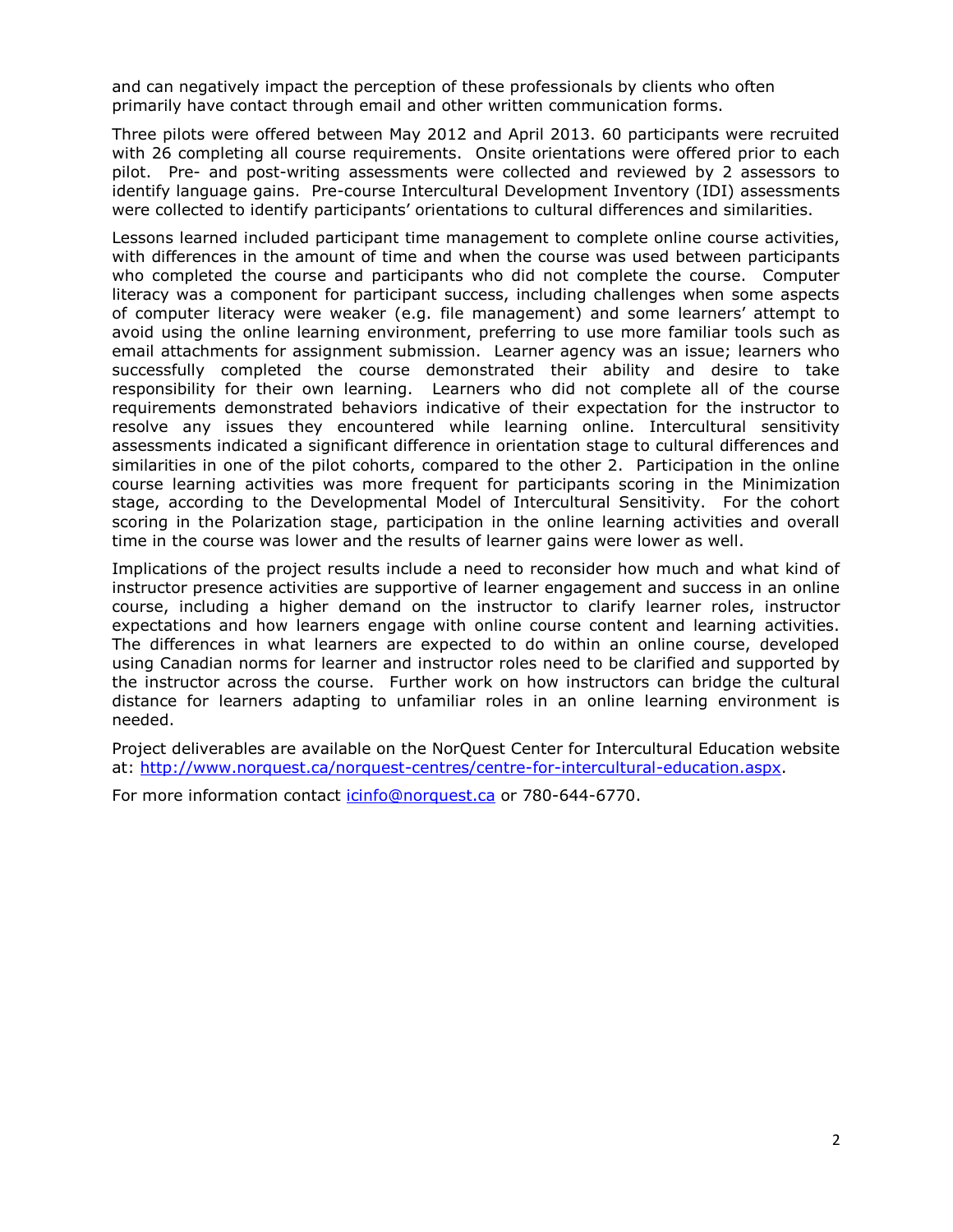# **Section 1: Summary of Project Activities**

## **Project Background**

In Alberta, the demand for skilled professionals is predicted to exceed the supply within 2 to 5 years. The Alliance of Sector Councils notes that Canada's reliance on internationally trained workers is increasing; it is predicted that 100% of net labour force growth by the end of this decade will be sourced by immigrants. We need to improve our ability to retain them. Current estimates indicate that Canada loses approximately 30% of its new and highly skilled immigrants because they are unable to integrate into the economy and in communities.

For many internationally educated professionals with documented credentials and experience in their country of origin, one of the barriers to obtaining employment as well as retention and promotion is their "soft skills" including their professional communication skills. Successful communication competence for the Canadian workplace requires integrated knowledge and skills of both linguistic and socio-cultural language performance in order for internationally educated professionals to be perceived as competent by their Canadian and established immigrant colleagues and supervisors. We believe that both aspects of communication competence can be taught using an interculturally sensitive approach to business communication language development.

The English in the Workplace training program developed by the NorQuest Center for Intercultural Education (CIE) which includes several courses including Clear Speech, Business Writing (Mechanics and the UnWritten Rules), Conversation Management, Personal Management and the Language of Leadership are unique in how they are designed to combine curriculum and learning activities to simultaneously develop language and communication skills within the context of the workplace and to develop intercultural communication competence in practical ways that apply student's learning directly to their day-to-day work environment. These courses address both the why and the how of using communication strategies that will support integration and success in Canadian workplaces for internationally educated professionals newly come to live and work in Canada. The courses are designed to support language development goals, e.g. clear, concise, wellorganized written communication in emails or memos; to support language use and word choices that are appropriate for the context of communication, e.g. how to convey respect and retain relationship while disagreeing with a manager; and to develop practical intercultural communication skills, e.g. the ablity to notice and compare similarities and differences in communication styles between their culture of origin and Canadian culture and the ability to tolerate ambiguity and suspend judgement of differences in order to communicate and work effectively together in ethnoculturally diverse teams and organizations.

# **Need Addressed by Project**

Based on a search of the ECampus Alberta course listing in June 2011, no online courses on eCampus Alberta's directory focus on this target learner audience for business writing and communications. Business writing and communication courses offered from a "culture-blind" Canadian culture perspective are available. Based on course descriptions, these courses do not address communication style or values differences informed by cultural perspectives as part of their curriculum. A face-to-face version of this course has been successfully provided to internationally educated professionals in Edmonton and area businesses. The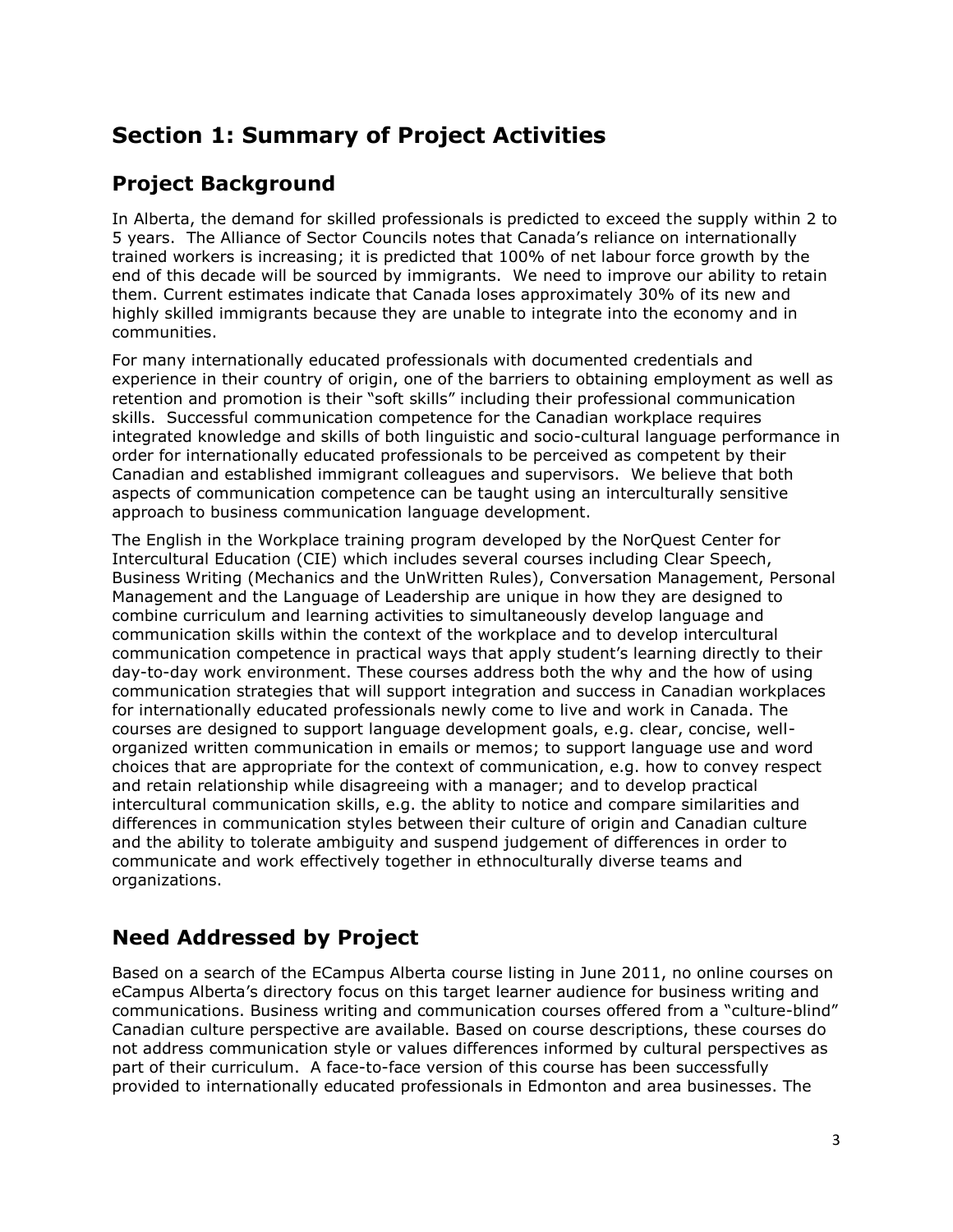CIE's s clients have indicated interest in accessing this kind of professional development opportunity in an online format.

# **Project Activities**

### **Development of technology framework and course map**

In collaboration with Elizabeth Hanlis, the instructional designer contracted for the project, the project team designed a course map for offering Business Writing online. The ADDIE model (analyze, design, develop, implement, evaluate) was used to guide instructional design of the course. The course map outlined the key learning objectives for the course which targeted the co-development of writing mechanics (formatting, organization, etc.), soft skills (pragmatics) and intercultural exploration (through comparisons and interaction with fellow participants). The most critical component to this process was to adapt all learning to have a self-guided component where the learner is responsible for studying and contributing assignments online for a predetermined deadline; and a teacher-guided component where all learners would receive feedback on their demonstration of the key learnings for the course, assignments and assessment criteria. See Appendix B for the Online Business Writing Course map.

### **Adaptation of Business Writing: Mechanics and the UnWritten Rules to BlackBoard Learning System**

The content of the face-to-face course, Business Writing: Mechanics and the UnWritten Rules, was organized into 7 modules with both a mechanics and pragmatics foci. The course is largely didactic in terms of learning outcomes as might be expected from a writing course, and intercultural exploration is achieved largely through individual reflection on one's first culture (C1) rules, norms, and assumptions, and through comparing these reflections to the concepts outlined in the course material. Participants in the pilots were asked to spend between 2-4 hours per week reading the online materials and completing a range of learning activities. In every module they were invited to complete a number of practice exercises (the number and degree was always at their discretion), at least one written assignment (submitted for feedback), and a few postings on the discussion board. Discussion board postings that look very much like an email or a text thread were used to simulate the interaction that would occur in a face-to-face learning environment. The discussion board was designed for participants to create a class dynamic in this online space, built friendships and learned about each other's cultures. This course was entirely asynchronous in delivery, as the nature of the course material we felt, lent itself well to this kind of delivery. Additionally, we reasoned that an asynchronous delivery would reinforce the overall objectives as students were required to use written means to communicate with one another. In this mode of delivery, there was heavy emphasis on the use of the discussion board as a means to reinforce the key concepts of the course, but also to explore cultural similarities and differences, and engage teachable moments pertaining to both.

### **Development of Research and Evaluation Framework**

Pre- and post-course business writing assessments will be used to determine specific sociocultural business writing communication gains. In the CIE's experience, internationally educated professionals who have established technical competence in their fields (such as engineering, accounting) and who are working for Edmonton-based businesses will often fail to modify their tone and relative directness or indirectness of written correspondence in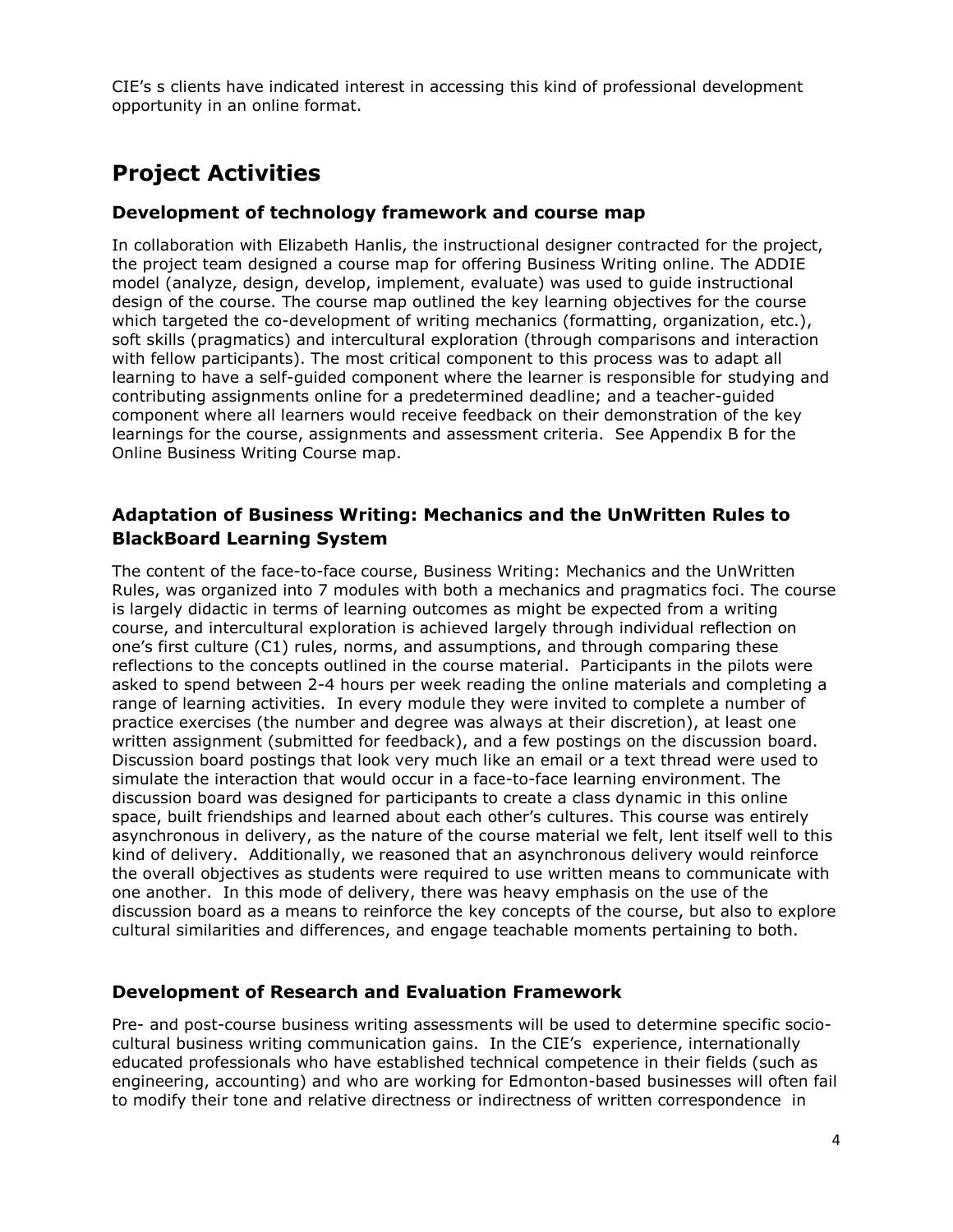communication with clients once they have achieved a functional communication style with co-workers. This lack of adaptation and awareness of nuance in communication by internationally educated professionals can create problems in their relationships with clients and can negatively impact the perception of these professionals by clients who often primarily have contact through email and other written communication forms.

The impact of the course on learning outcomes will also be evaluated by comparing results from 3 groups of learners. The first group will be the control group of approximately 20 learners who complete the online Business Writing course. The second group will be up to 20 learners who have completed a previous offering of Conversation Management course prior to taking the online Business Writing course offered as part of this project. The third group of approximately 20 learners will be provided with an Intercultural Development Inventory (IDI) assessment<sup>1</sup> and feedback session prior to beginning of the online Business Writing course. Learning gains in business writing proficiency will be compared between each group of learners to assess the impact of the two different approaches to pre-requisite knowledge and awareness of intercultural sensitivity and communication competence.

The *Conversation Management* course covers intercultural and culture-general concepts such as hierarchy/egalitarian, direct/indirect communication styles, etc. as they relate to socio-cultural communication competence. It is the CIE's hypothesis that this prerequisite will most effectively support enhanced business writing communication gains for socio-cultural and pragmatic language use when compared to learners who have not completed this pre-requisite.

### **Pilot Offerings of Online Business Writing**

60 participants were recruited for the Online Business Writing course pilots.

### *Table 1: Participants and Completion Numbers*

ł

| <b>Pilot/Type of course</b><br>(workplace/pre-<br>workplace) | <b>Participants who</b><br>registered | <b>Participants who</b><br>started the course | <b>Participants who</b><br>completed 100% of the<br>course requirements |
|--------------------------------------------------------------|---------------------------------------|-----------------------------------------------|-------------------------------------------------------------------------|
| Pilot 1:                                                     | 15                                    | 14                                            |                                                                         |
| May 7 - Jul 6, 2012                                          |                                       |                                               |                                                                         |
| Pilot 2:                                                     | 27                                    | 21                                            |                                                                         |
| Oct 8 - Nov 30, 2012                                         |                                       |                                               |                                                                         |
| Pilot 3:                                                     | 18                                    | 16                                            | 11                                                                      |
| Feb $8 -$ Apr 10, 2013                                       |                                       |                                               |                                                                         |
| TOTAL:                                                       | 60                                    | 51                                            | 26                                                                      |

Although the project team met the target for the number of learners recruited, we encountered some challenges in the recruitment and retention of learners. Participants were successfully recruited from companies across Alberta (Calgary, Edmonton and Fort

 $1$  The IDI is a validated instrument developed by Dr. Mitch Hammer to assess intercultural sensitivity (i.e. awareness of differences and similarities in others) and intercultural competence (i.e. the ability to appropriately act and respond to differences and similarities in others). See <http://www.norquest.ca/cfe/intercultural/resources.htm#InterculturalDevelopmentInventory> for more information on the IDI.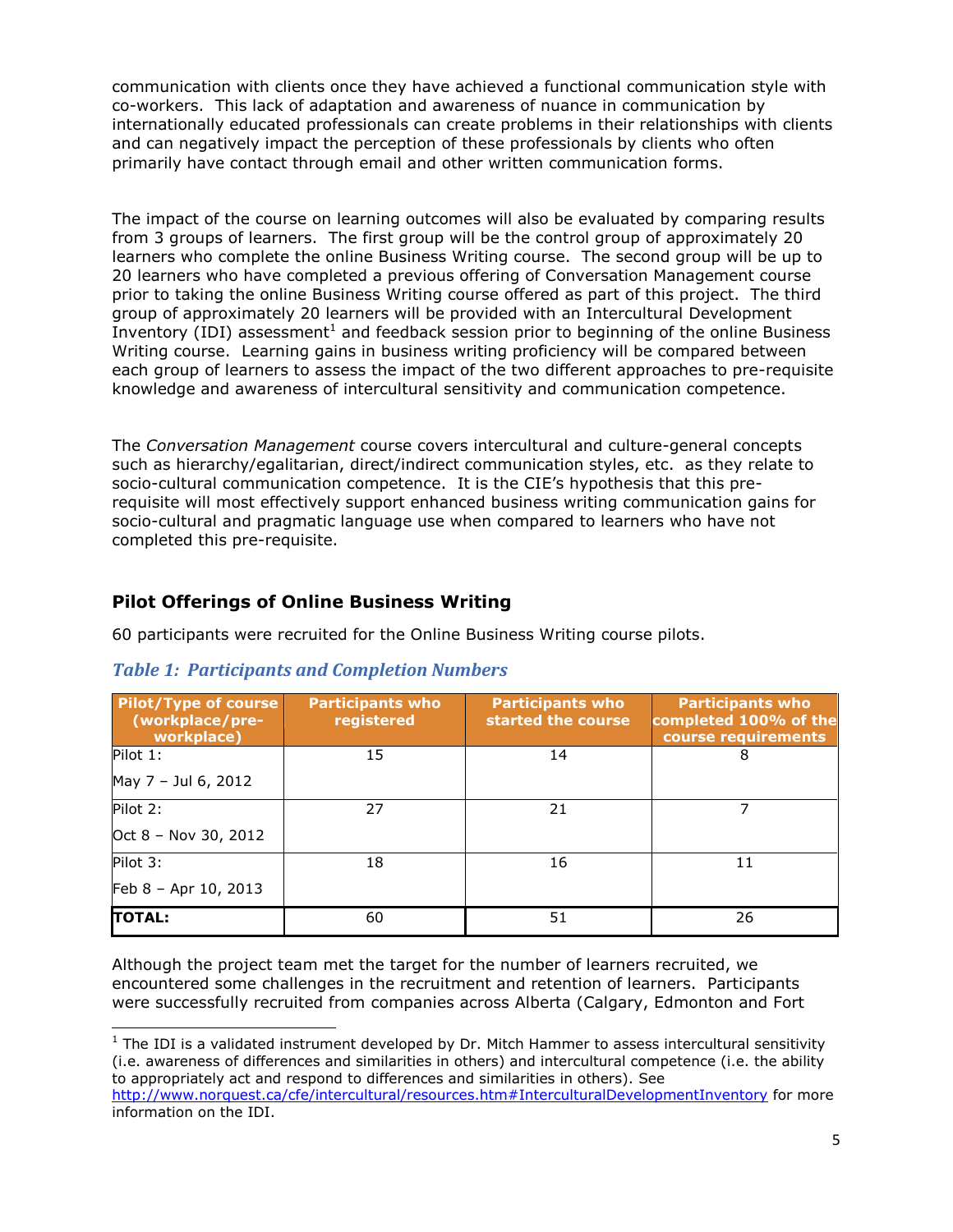McMurray). The pilot instructor found learners had varied understandings of the focus of the course and what they were expected to learn. As much of the learner recruitment happened within organizations, the chain of communication between CIE recruiter, HR professional and/or Diversity Officer, division manager and learner seemed to work well for some learners and less well for others. In some cases, we found a gap between learner expectations of the course and the focus of the course despite providing written descriptions of the course, the course outcomes and a description of what to expect in the course. This mismatch contributed to some of the learner attrition from the pilots. Another factor identified by learners related to early exits from the course included shift and/or increase in workload. As it has been explained to us by participants in both face-to-face workshops and online courses, both the competitive nature of the petroleum industry and the project-based nature of the work, result in a workload which can vary quite dramatically over the course of a quarter. Project leads, who tend to make up a significant portion of the participants in our course offerings, seem to always be dealing with projects being understaffed and staff being pilfered by competitors. As a result their workload can fluctuate drastically within relatively short time periods. This has traditionally been a constant in our workplace training efforts in this industry context.

#### **Dissemination Activities**

The project team disseminated results at two knowledge-sharing/networking events in both Edmonton and Calgary. Table 2 highlights project dissemination activities.

#### *Table 2: Summary of Dissemination Activities*

| <b>Activities</b>                                                                                                                                                                                                                   | <b>Audience</b>                                                                                          |
|-------------------------------------------------------------------------------------------------------------------------------------------------------------------------------------------------------------------------------------|----------------------------------------------------------------------------------------------------------|
| Key Contributors to Immigrant Integration and<br>Workplace Productivity-Knowledge-sharing and<br>$\left  \frac{1}{2} \right $ event; February 26 <sup>th</sup> , 2013; Edmonton $\left  \frac{1}{2} \right $<br>Chamber of Commerce | Employers, non-profit immigrant service providers,<br>internationally-educated professionals             |
| Key Contributors to Immigrant Integration and<br>Workplace Productivity-Knowledge-sharing and<br>networking event; March 8 <sup>th</sup> , 2013; Bow Valley<br>College, Calgary                                                     | Employers, non-profit immigrant service providers,<br>internationally-educated professionals<br>$(n=20)$ |

### **Deliverables**

The following project deliverables are posted on the NorQuest Center for Intercultural Education website:

- 1. Online Business Writing Course Map
- 2. Project Report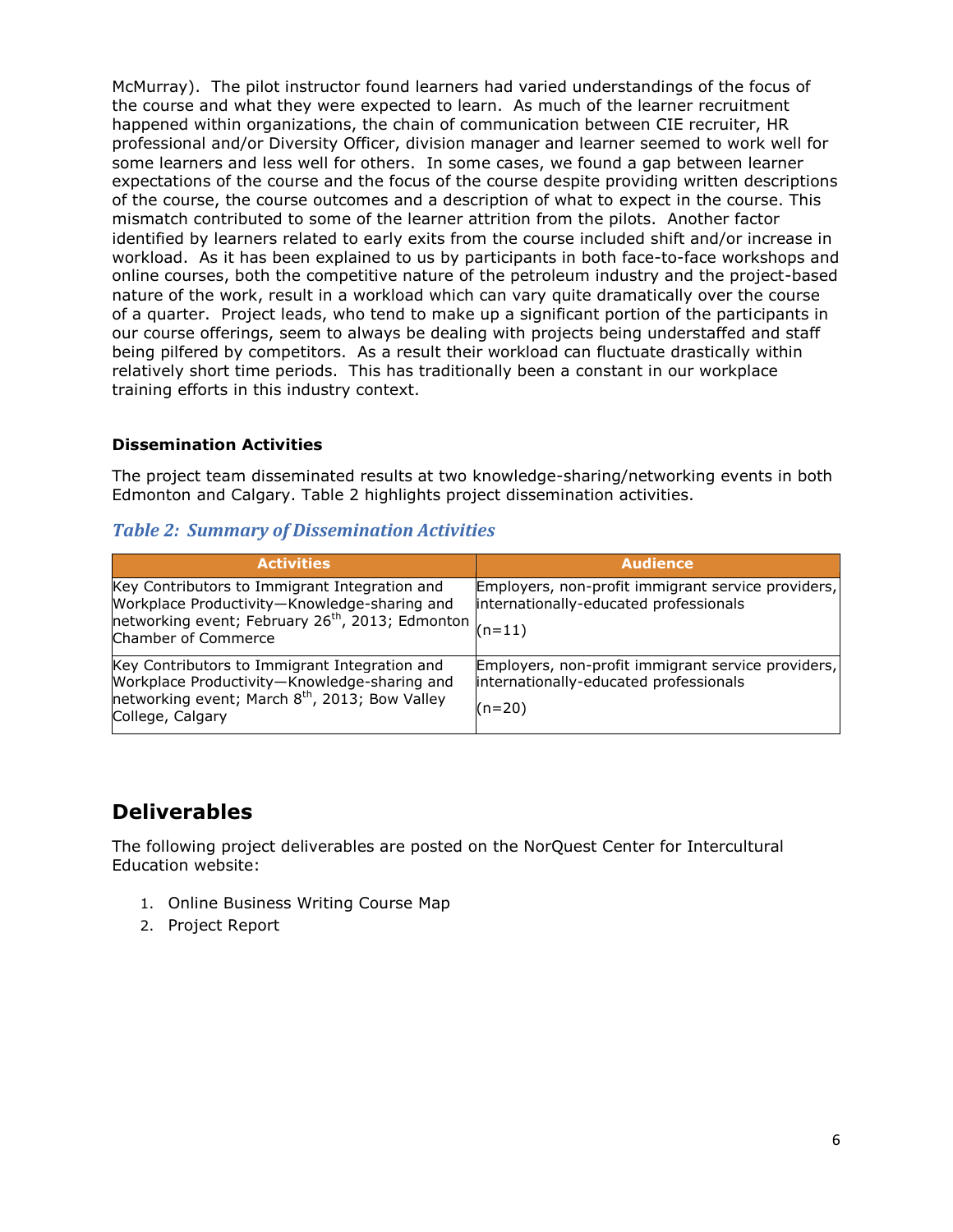# **Section 2: Summary of Project Outcomes**

### *Table 3: Project outcomes and indicators*

| <b>Outcomes</b>                                                                                                                                                                                                                                                                                                                                        | <b>Target Indicators</b>                                                                                                                                                                                                                                     | Result                                                                                                                                                                                                                                                                                              |
|--------------------------------------------------------------------------------------------------------------------------------------------------------------------------------------------------------------------------------------------------------------------------------------------------------------------------------------------------------|--------------------------------------------------------------------------------------------------------------------------------------------------------------------------------------------------------------------------------------------------------------|-----------------------------------------------------------------------------------------------------------------------------------------------------------------------------------------------------------------------------------------------------------------------------------------------------|
| 60 learners participate in pilot offerings At least 80% of participants complete Pilot 1: 57% completion                                                                                                                                                                                                                                               | pilot offerings.                                                                                                                                                                                                                                             | Pilot 2:33% completion<br>Pilot 3: 69% completion<br>51% completion overall                                                                                                                                                                                                                         |
| Online Business Writing improves<br>learner business writing<br>communication competence.                                                                                                                                                                                                                                                              | 80% of participants completing the<br>course demonstrate increases in pre-<br>and post-assessments of business<br>writing tasks.                                                                                                                             | Approximately 85% of participants<br>who completed the course<br>demonstrated overall increase in<br>their writing performance.                                                                                                                                                                     |
| Online Business Writing course is<br>perceived by learners as relevant and<br>accessible.                                                                                                                                                                                                                                                              | 80% of participants completing the<br>course agree Online Business Writing<br>course is relevant and accessible.<br>80% of participants completing the<br>course would recommend the course 76% of the final survey respondents<br>to others.                | 72% of the final survey respondents<br>either agreed or strongly agreed<br>that the OBW course was relevant<br>to their workplace duties.<br>either agreed or strongly agreed<br>that the OBW course was accessible.<br>70% of final survey respondents<br>would recommend the course to<br>others. |
| Business writing communication is<br>assessed and compared with a control<br>group using a rubric with at least 2<br>assessors. The comparison group of<br>learners will receive an intercultural<br>sensitivity awareness intervention in<br>the form of completion of the<br>Intercultural Development Inventory<br>and individual feedback session. | Pre- and post-business writing<br>assessment tasks show greater<br>increase in writing performance gains writing performance for participants<br>when compared with a control group<br>completing the Business Writing<br>course with no prior intervention. | Business writing tasks assessed by 2<br>assessors and showed an increase in<br>in the OBW course.<br>Intercultural Development<br>Inventories completed for all<br>learners.                                                                                                                        |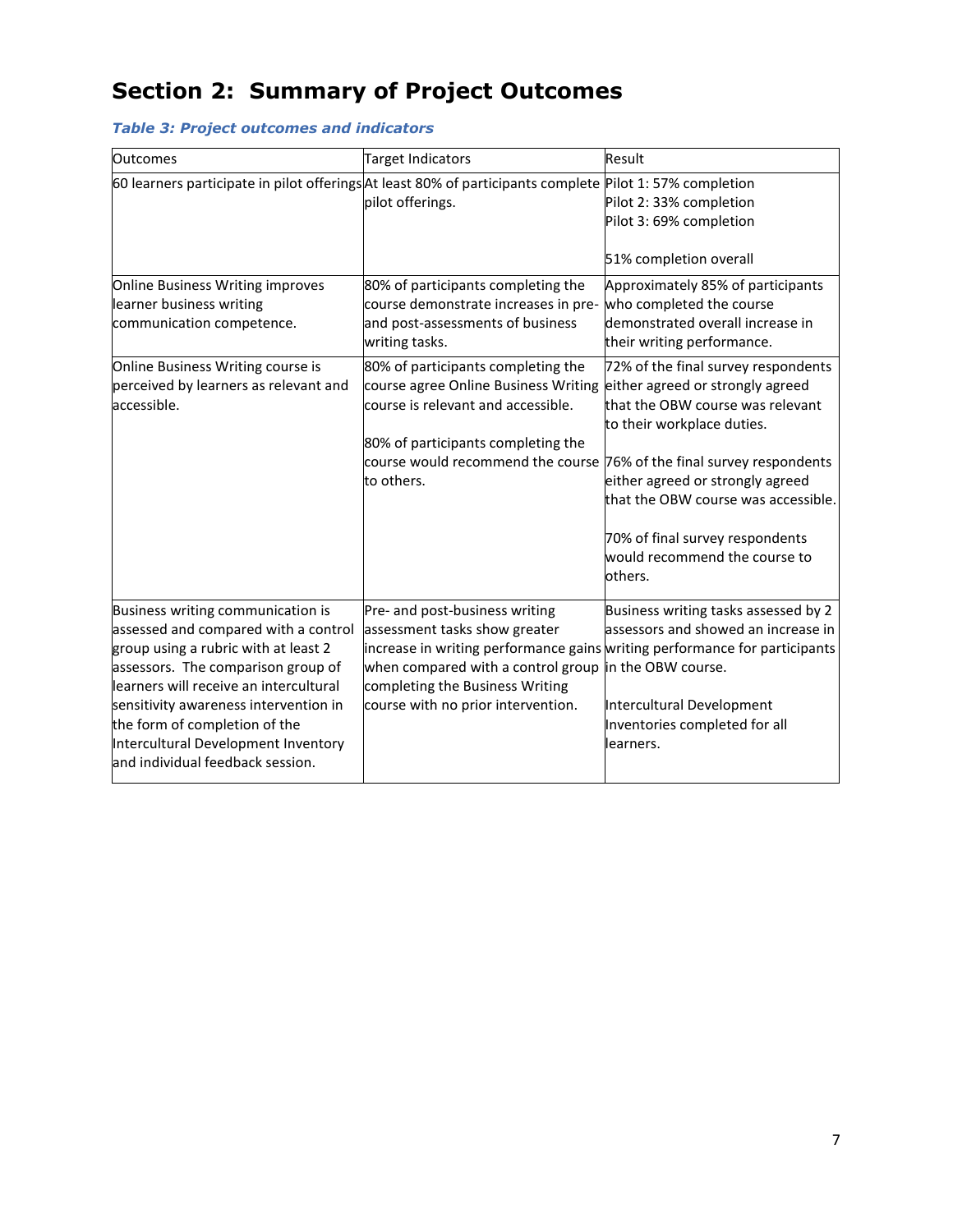| Business writing communication is                                  | Pre- and post-business writing  | Business writing tasks assessed by 2    |
|--------------------------------------------------------------------|---------------------------------|-----------------------------------------|
| assessed and compared with a control                               | assessment tasks show greater   | assessors showed an increase in         |
| group using a rubric with at least 2                               | increase in writing performance | writing performance for participants    |
| assessors. The comparison group                                    | gains when compared with a      | in the OBW course.                      |
| includes learners who completed a pre-control group completing the |                                 |                                         |
| requisite course, Conversation                                     | Business Writing course with no | Due to workload constraints within      |
| Management prior to completing the                                 | prior intervention.             | the target organizations, as well as    |
| Online Business Writing course.                                    |                                 | the significant overlap in the piloting |
|                                                                    |                                 | of both courses, we were unable to      |
|                                                                    |                                 | recruit OBW participants from           |
|                                                                    |                                 | former Conversation Management          |
|                                                                    |                                 | cohorts. This challenge made            |
|                                                                    |                                 | creating comparison groups based        |
|                                                                    |                                 | on pre-requisite participation not      |
|                                                                    |                                 | possible to implement. Comparison       |
|                                                                    |                                 | across learner cohorts was based        |
|                                                                    |                                 | solely on writing task assessments,     |
|                                                                    |                                 | IDI profile scores, end of course       |
|                                                                    |                                 | survey results and learner activity     |
|                                                                    |                                 | logs from Blackboard.                   |
|                                                                    |                                 |                                         |

#### **Pilot 1 Offering – Online Business Writing**

The first pilot offering ran from May 1 to June 22, 2012. 15 participants registered for pilot 1; 14 participants started the course and 8 participants completed 100% of the course modules.

This first offering was a learning curve for both instructors and participants. The online format seems to work well with the material and participants, once familiar with the learning management system (LMS), had little trouble accessing the material and doing the required coursework. This pilot had participants from Calgary and, despite not being able to attend the face-to-face orientation, they were able to access and engage the course material quite successfully following the written instructions for how to do so. This first face-to-face orientation was led by the instructional designer and highlighted a number of best-practices for course lead-in, as well as for working with this learner group: namely very clear, concise instructions, and hands-on practice with all in-course activities and processes. Participants really seemed to enjoy the course material, the individualized instructor feedback, and interacting with one another – indeed, this pilot had a much higher level of learners engaging one another's comments on the discussion board than the subsequent pilot.

Challenges for the instructor were various. First and foremost, as this project has coincided with a restructuring in the College, the process for initiating set-up of an online course, registering participants, and troubleshooting access issues changed over the timeframe for each pilot. This created some initial barriers for participants to access the course related to College administrative systems rather than the online course itself which proved stressful and frustrating for all of us. This continued through into the second pilot as well and may have contributed to the low completion rates in that offering. Managing an online course was a steep learning curve, as the instructor learned about approaches to structuring assignments and discussion threads, reasonable feedback, and online instructor presence. For some participants, the major challenges included balancing the 3hr a week workload with their other life-responsibilities, as well as the cultural code- and frame-shifting required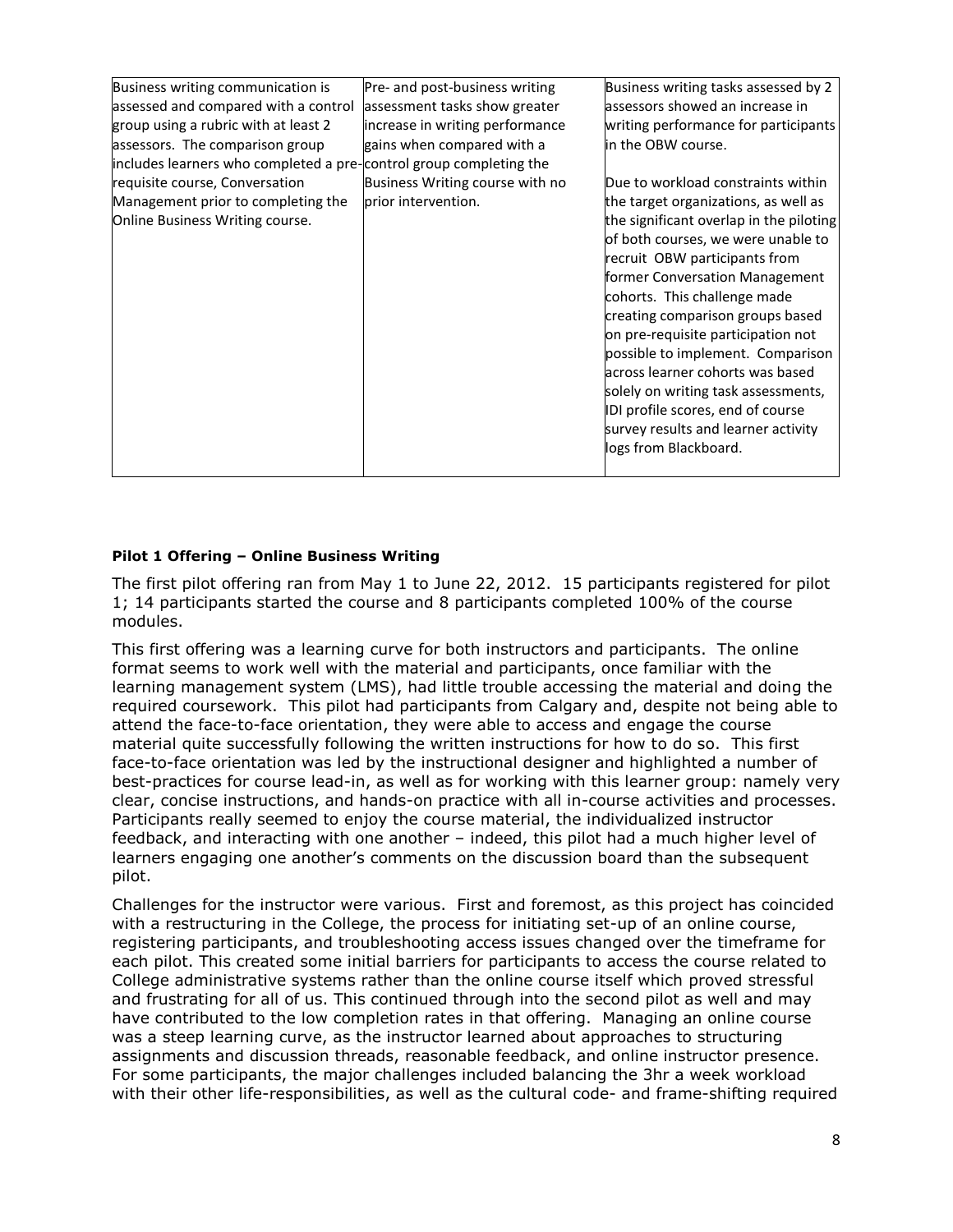for the latter 3 modules of the course. This was evident in their discussions as well as their assignment submissions. In addition, a higher language level seems most definitely required for the kinds of subtle communication practiced in these modules on sensitive communication and negative messages.

#### **Pilot 2 Offering – Online Business Writing**

The second pilot offering ran from October 5 to November 30, 2012. 27 participants registered for pilot 2; 21 participants started the course and 7 participants completed 100% of the course modules.

This second offering had many of the same successes and challenges of the first. Again, some participants were accessing the course from as far away as Fort McMurray, unable to attend the face-to-face orientation, and still able to successfully complete the course utilizing the written information for doing so. The instructor led the face-to-face orientation alone for this pilot and made some minor changes based on conversations with the designer and observations from the first pilot. This resulted in a much tighter session which touched on all the essential information and then backed it up with clear, concise written documentation for take-home. Almost 20 people joined the face-to-face orientation, and left the session with positive comments and a general sense of excitement to begin the course.

This pilot proved even more challenging due to the College-wide restructuring, as processes changed once again, and lines of communication were unclear. A few participants encountered recurrent problems with their registration, however in the end were successfully added to the course roster. Attrition was particularly high and rapid in this pilot; over two-thirds of the people enrolled, attempted the course material, but failed to submit even the first assignment. This perhaps may be due to internal workload issues within the participants' organization (all came from one organization this round) or perhaps the course not meeting their expectations in one way or another. The only comment the instructor received was that people were very busy at work and unable to keep up with the course workload in addition to their regular responsibilities. From a course-management perspective, the second pilot went much more smoothly as the instructor was able to reestablish and reuse processes and documents from the first, allowing for much more time spent evaluating and interacting with students once they were all enrolled. This too was not as successful as with the first pilot, and this cohort seemed to do only enough to fulfil the requirements for the course and seemed less keen on interacting with their fellow participants. However, there seemed to be fewer challenges this round with respect to the latter 3 modules and the progression of learning and final submissions were much stronger for the group of learners who completed this pilot successfully.

#### **Pilot 3 Offering - Online Business Writing**

The third pilot offering ran from February 8 to April 10, 2013. 18 participants registered for pilot 3; 16 participants started the course and 11 participants completed 100% of the course modules.

As predicted in the interim report, many of the restructuring difficulties had been ironed out by the time this pilot began, and so there were not only clearer lines of communication, but also of responsibility for getting the cohort up and running in this final OBW pilot. There were no recurrent problems with registration and accessing the course, and this may have contributed to the relatively lower rates of attrition in this pilot. Participants seemed very much engaged and contributed regularly to the discussion board, where they seemed quite keen to interact with their fellow friends and colleagues in the course, challenge one another's ideas and share stories about their experiences. This was perhaps the greatest success of this pilot. Overall however, this group seemed the weakest for demonstrating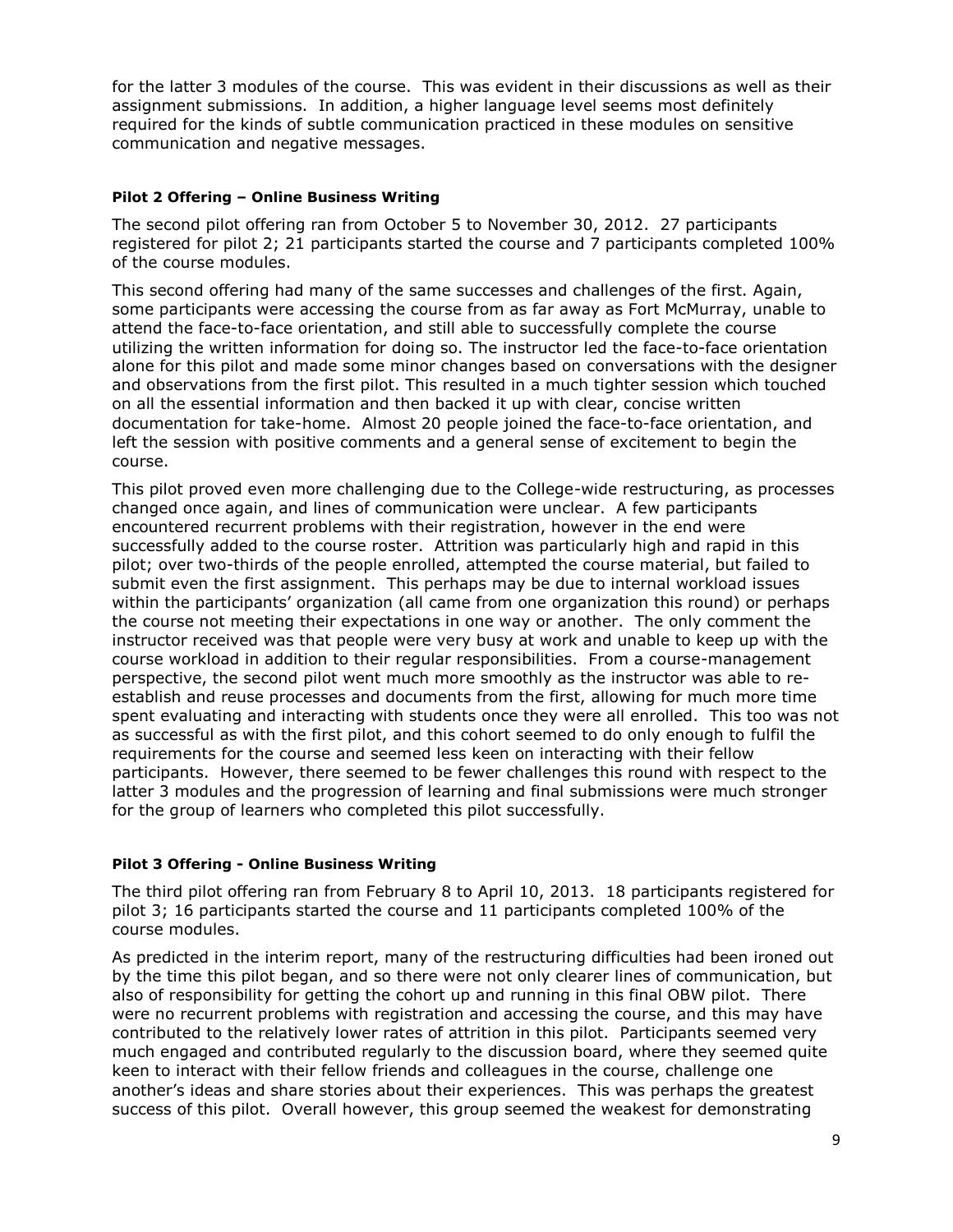course outcomes and overall learning. They were unable to demonstrate the key learnings from each module and this worsened over the course of the pilot, with concepts from the last 3 modules being the weakest of all. For their final submission, more than half of the participants simply copied and pasted their pre-assessment letter, changed a couple of words, moved around a sentence or two, and then submitted this as their post-assessment letter and final demonstration of all they had learned in the course. Most of these submissions were rather poor, failing to demonstrate even some of the relatively straightforward plain language guidelines for written correspondence from Modules 1-3.

#### **Project Research Study**

Pre and post writing assessments were collected and reviewed by 2 assessors to identify language gains. Pre-course Intercultural Development Inventory (IDI) assessments were also collected from participants. Due to challenges in recruitment of participants, the project team was unable to implement a comparison across each cohort with different pilot conditions. In the initial design, we wanted to compare completion results with a cohort completing Online Business Writing, a cohort with prior completion of the Online Conversation Management course and completion of the IDI assessment with feedback on their profile results. In response to this challenge, we collected IDI and pre- and postwriting assessments and an end of course survey to formally collect participant feedback on the course. We also analysed learner activity logs in the Blackboard course management system. Results of this data collection are discussed in the Lessons Learned section of the report.

### **Lessons Learned**

This section of the report outlines summaries of lessons learned from the Online Business Writing project (learner support, impact on learners, role of instructor in facilitating learner success, and suggestions to develop/adapt a course to online format).

Given that the amount of research into both online intercultural sensitivity training, and online learning in general for this target group (ie. second language speaker immigrants) is limited, one of the major successes of this project and course, is seeing it through to completion and in some small ways, contributing to a larger body of data in these two research areas.

#### **Learner Support in an Online Course**

A number of benefits and challenges for this learner group came to the surface over the course of the 3 pilots. These pieces of the overall piloting experience come from a variety of sources: assignments, participant comments, the final survey, discussion group postings, learner activity logs in Blackboard, IDI results, and general facilitator impressions.

#### Adult Learners

One of the consistent themes which came up over and over again in the pilots was time management. Our pilots consisted of adult learners who, for the most part were employed in full-time, demanding occupations which required much of their attention during the day, and who, for the most part, returned to families and responsibilities in the home later on in the evening. These were not only the items they highlighted about themselves in the introductory discussion board posting, but were often the reasons for late submissions, and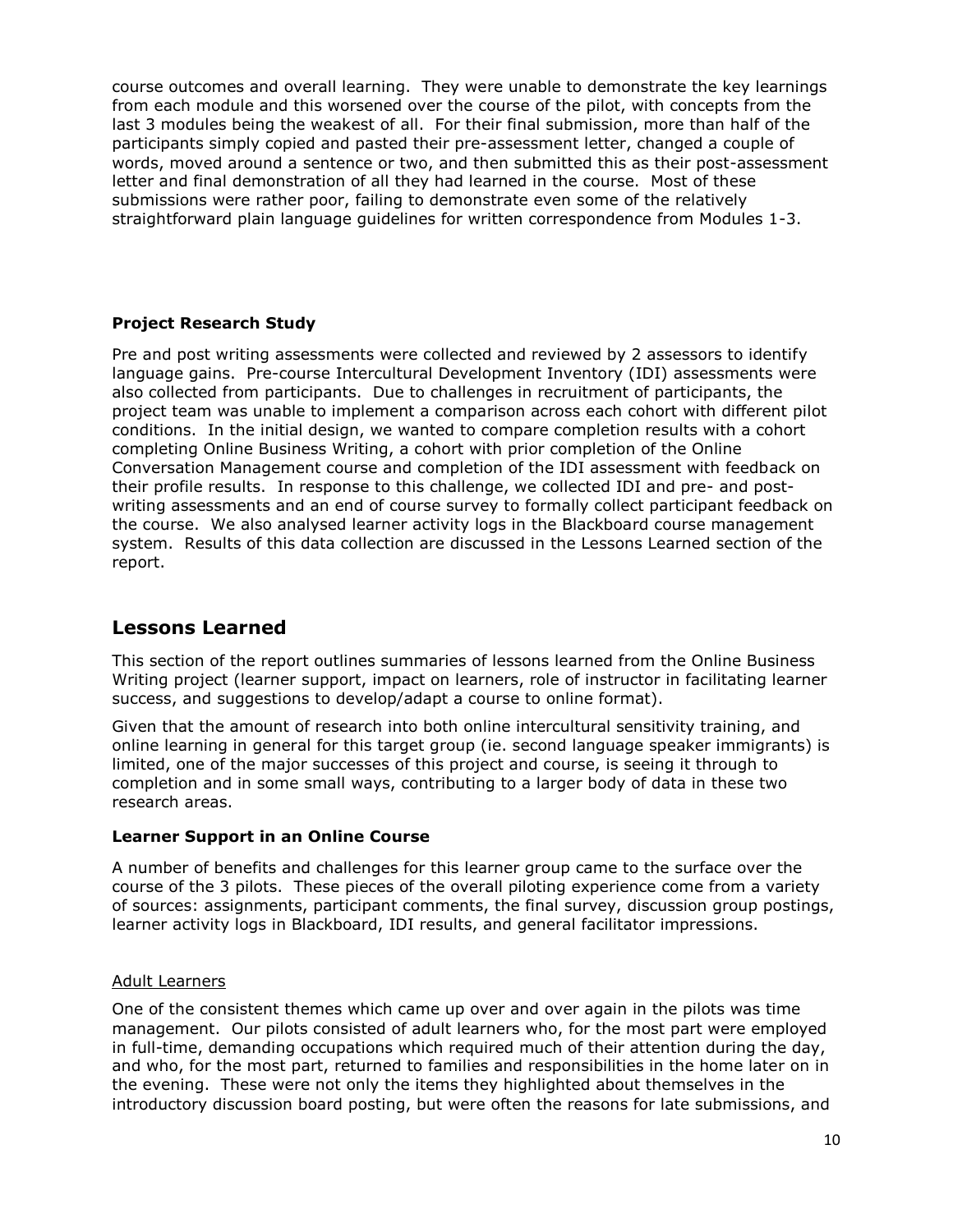extension requests. The most common times of the day learners were accessing the course were from 1-2pm, or from 8-9pm, indicating either at lunch time at the office, or late at night, likely after children are in bed etc. The course outlined an expectation of between 2-4 hrs of dedicated study per week to go through the activities, assignments, and discussion board postings, and this seemed to mostly hold true: Most participants who completed the course successfully and demonstrated some gains were spending at least 2.5-3 hours online in the LMS, and those with weaker language skills requiring more (sometimes considerably). It is also consistent with the survey responses where at least 4 responses to, "What advice would you give to someone who wants to take this course in the future?" have to do with the amount of time required and making sure there is enough time to practice. This may have been a strong contributor to the attrition rates in the pilots. The instructor organized deadlines such that participants could have weekends to work on the course modules, based on the assumption that this would be when they might have more time. In general, the instructor observed were that almost no work was done on the weekends: discussion board postings largely happened during the week, and students tended to log in more during the week, most often in the 1-2 days before the assignments were due. This may have been a contributor to a lack of demonstrated learner gains, and particularly for the  $2^{nd}$  and  $3^{rd}$  pilots where all the participants came from the same two organizations and were likely working under similar kinds of workplace constraints.

In general, participants spent more time on modules at the beginning of the course than at the end, and the amount of time spent on each of the latter modules dwindled for each of the pilot groups, likely as a result of learner fatigue, a waning of enthusiasm, or perhaps even amassing commitments in other parts of their lives. There may also be other contributors to this, which will be outlined in the sub-sections below. In summary however, these needs and constraints of adult learners must be considered explicitly in the design, outcomes, and communicated expectations for an online course.

#### Computer Literacy

One of the requirements for participation in the OBW course was that users have a high level of computer literacy. Prior projects had pointed to this as a necessity for reaching the learning outcomes: if, for example, a participant doesn't understand what a 'link' is in English or even their first language, this forestalls the learning process, often entirely. Computer literacy, however, while still being a crucial component to learning success in an online environment, doesn't assure success, and specific competencies for what this actually means and looks like in such an environment could be clarified even more. For the majority of learners, even though a computer is a daily workplace tool, by and large the applications they utilize and the kinds of processes they engage in are limited and repetitive. So while learners may be able to copy and paste items, follow links, and create documents in Microsoft Word or Excel for example, it does not necessarily mean they are comfortable with file management (naming and organizing), gaining access to and navigating an LMS, or using file upload windows for assignments and discussions.

In an effort to minimize these challenges for the OBW course, we set up not only a face-toface orientation session to orient students to the LMS, demonstrate the basic proficiencies, and outline how to troubleshoot errors, but we also provided written documentation of all these procedures for when each participant was at home or work, by themselves, and perhaps had forgotten much of the orientation session. We also added an extra Introductory module as the first week of the course with some simple tasks for participants to 'learn by doing' in a low-stakes environment, and to help familiarize them with the kinds of tasks required for successful completion of the course. This kind of course start-up is widely-considered best practice for online learning.

Despite these efforts, the instructor still received emails in all pilots from a few participants who were unable to log in and access the course -- even when the registration was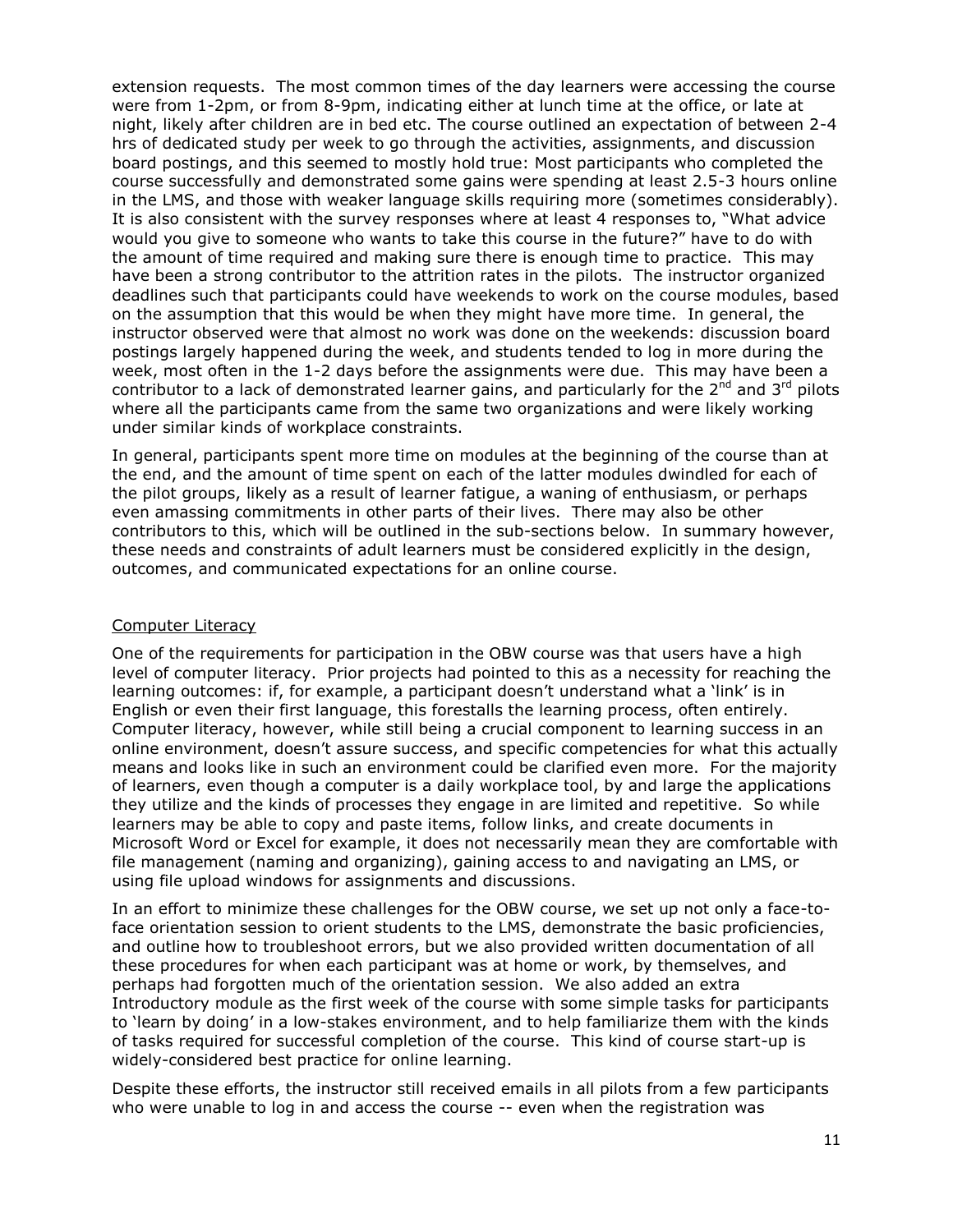successful and the participant had all the required information. A number of students in the pilots who simply logged in to print off all the module material (or in one case asked the instructor to do this for them) and then emailed their assignments to the instructor as attachments, refusing to utilize the LMS as a learning platform. Despite covering file naming conventions in the orientation session and including a reminder in each assignment, the instructor found students did not follow the requested format for assignment document submissions. It was also sobering to see that most participants in the pilots, ignored the Introduction module and activities almost entirely and did not even log into the course until the following week when assignments for module one were almost due.

#### Learner Agency

One of the most interesting facets about working with this learner group is the apparent lack of agency which they seem to have in regards to their own learning. In Canadian learning contexts, it is often referred to as a lack of 'initiative' and comes down to the basic question: whose responsibility is it for the learner to succeed? In current models for online learning, the emphasis is on the individual learner and their ability to take responsibility for their own learning as a guided, yet self-directed and -managed process. The OBW is certainly no different in this respect, and indeed the data for the 3 pilots shows that for those participants who made that connection, the learning outcomes were wholly realized. These participants not only improved their writing skills for sensitive and non-sensitive communication, but also enjoyed the course and are likely the ones who in the final survey, commented on appreciating the flexibility the online learning format provided them.

For others however, this seemed to be problematic. The instructor seemed to be seen largely as the holder of all knowledge, even when the instructor's role was explicitly clarified in the face-to-face orientation, and in the written documentation each participant received. The instructor received numerous emails at the onset of each pilot asking him to solve technical, computer issues related to accessing the course. His response was always to ask first what the participant had already tried to resolve the issue and whether they had yet contacted the help desk. The responses almost invariably were "nothing" and "no" respectively. Similar types of comments can also be seen in the survey data. Past the first two weeks the instructor generally received no comments, questions, or concerns from participants. Correspondence from the learners had to do with the course deadlines usually, and often to request an extension. The instructor did not receive an unsolicited email from a participant seeking clarification of the concepts or outlining a question. The instructor needed to send individual messages to participants before receiving a message that the learner was having difficulties with the material.

When asking students about "instructor availability and accessibility' (final survey, question #9) is the lowest of all the scores in the survey at 50%. This is interesting given that in this online course the participants had access to the instructor 8 hours a day at least 6 days of the week through email or the LMS. It's also interesting that 57% of the respondents for the final survey came from pilot 3 where, as outlined in the interim report, the instructor made a conscious effort to increase instructor presence to see how that might affect the learning outcomes. It may be of note too, to compare this with the positive score of 79% for participants who feel they completed the course to the best of their ability.

Some different expectations seem to be a work here and possible explanations may come from taking a closer look at certain cultural value orientations that may be involved. The majority of participants in the OBW pilots have been in Canada only 2-3 years, have had little to no experience with online learning (both questions asked in the face-to-face orientation and in the Intro module), and come from high power distance cultures wherein the roles of 'teacher' and 'student' are well-established, strictly defined, and look quite different to how those roles look here. In high power distance cultures the teacher is the holder of all knowledge and is not to be questioned or disagreed with. He/she delivers the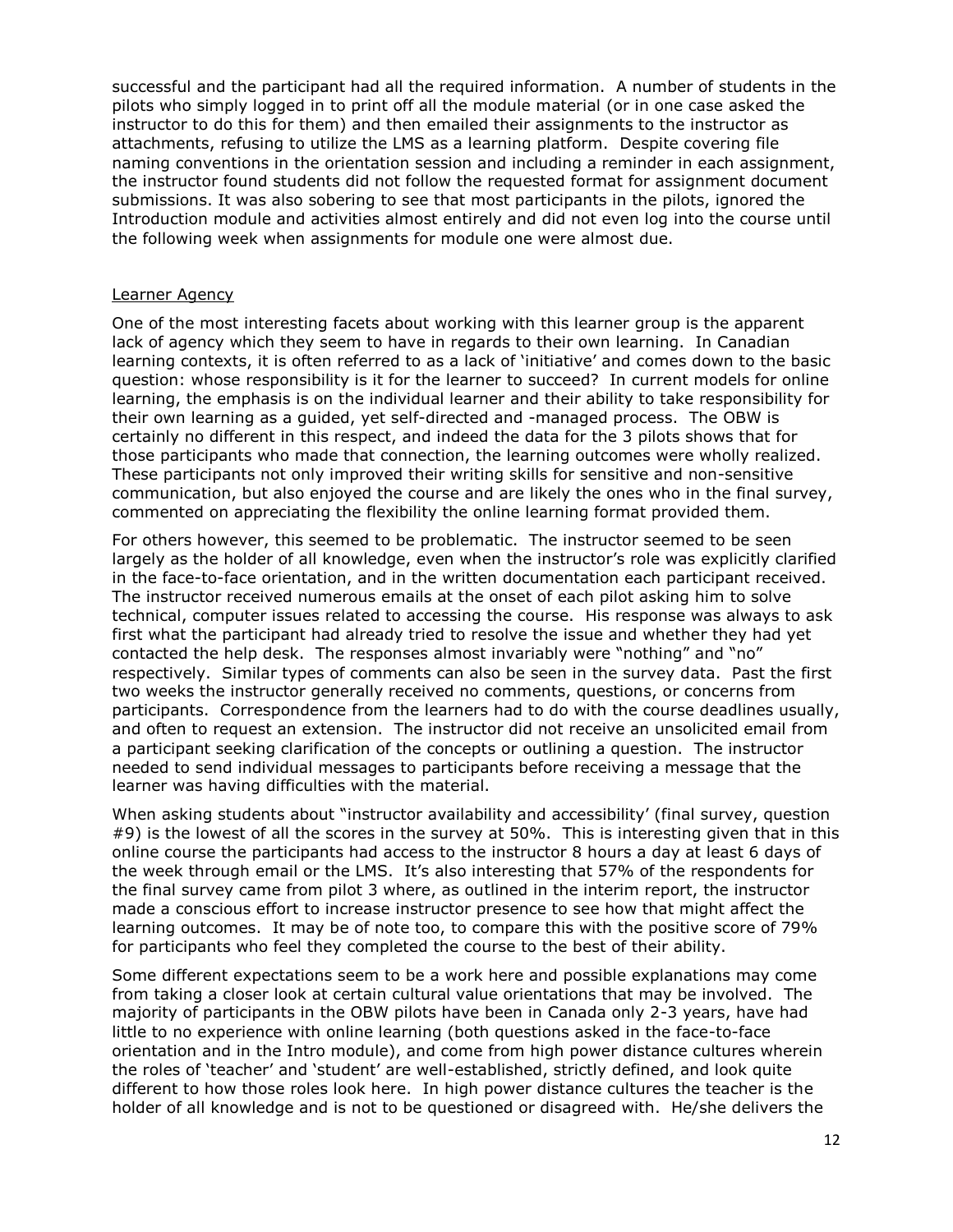content to be learned (in many cases memorized as rote) and the student performs his/her role by learning and repeating back. The teacher's job is to make concepts clear and outcomes achievable. The student's job is to learn and do, and certainly not to question or explore, for this would imply not only disrespect, but also a loss of face for the teacher. The participants in the face-to-face orientation largely called the instructor 'teacher,' and when the instructor explained how and why he prefered to be called 'Jake', the usual response was "okay, teacher Jake then." This seems to indicate not only a high power distance perception of the role as the facilitator for the course, but also perhaps a predisposition to laying this high power distance role-framework overtop of the online learning model and framework used in the course. At the moment of the course then when a participant has a doubt, which frame guides their decisions? Likely the one they've followed a thousand times before in a similar learning context. In any case, some of these values might help us understand certain outcomes we saw in the course pilots. This seems to be a very large and complex piece of the online learning which needs much more exploration, such that this mode of learning can be as successful as possible for this group of learners.

#### Intercultural Development Stage - The IDI

Only pre-course IDI results were gathered for the 3 pilot groups. The reasons for this are three-fold. First, there is no data in the literature to support movement along the Developmental Model of Intercultural Sensitivity (DMIS) within such a short intervention period. Because intercultural development is often an identity-rattling process of 'storming and re-norming,' as frames for making sense of the world shift and become more complex, participants need much more time to demonstrate a measurable shift. Second, the OBW course, while engaging an intercultural space and using some intercultural concepts in its framework, is not in essence an intercultural development course. Arguably the 3 modules in the UnWritten Rules section of the course (Modules 5-7) have a strong cultural comparison component to them, but this does not really qualify as an intercultural development piece, and again, these isn't sufficient time to result in a measurable shift. Third, and finally, the purpose of using the IDI at all was simply to see what might be inferred about our participants in the pilots using the lens of the DMIS, and see if there were any possible connections to performance, participation, and outcomes.

That said, there was a notable difference in the level of intercultural sensitivity between the three pilot groups. The IDI placed both of the first two groups in the minimization stage, and the third group in polarization. The DMIS outlines then how for pilot groups 1 and 2, minimization – or an emphasis on cultural similarities and an avoidance of cultural differences – is likely part of a fitting in strategy and a way of 'not rocking the boat'. For group 3, in polarization, the DMIS outlines that cultural differences are likely perceived as a threat, and where there are likely to be strong values and judgments attached to these perceptions.

The instructor found the IDI data supportive of some of the comments, feedback, and outcomes he saw in the course. Pilots one and two went much more smoothly in terms of accepting the content provided, and also in terms of participant interaction. Participants largely used more supportive comments on the discussion boards (ie. "It's the same in my culture"), and tended to validate one another's experiences more frequently (ie. "I've had the same experience too."). Participants in both these two pilot groups seemed more likely to look for examples in their work-lives to support the content of the modules and my comments as the facilitator, and overall, they put not only more time into modules 5-7 (the ones dealing with cultural difference), but also scored higher on their post-assessment tasks. Pilot group 3 in contrast was much more challenging as a facilitator, in terms of demonstrated learnings in the assignments, and also for interaction on the discussion board. In many of their assignment submissions, there seemed to be no attempt at demonstrating the concepts covered in the module (particularly for modules 5-7) -- they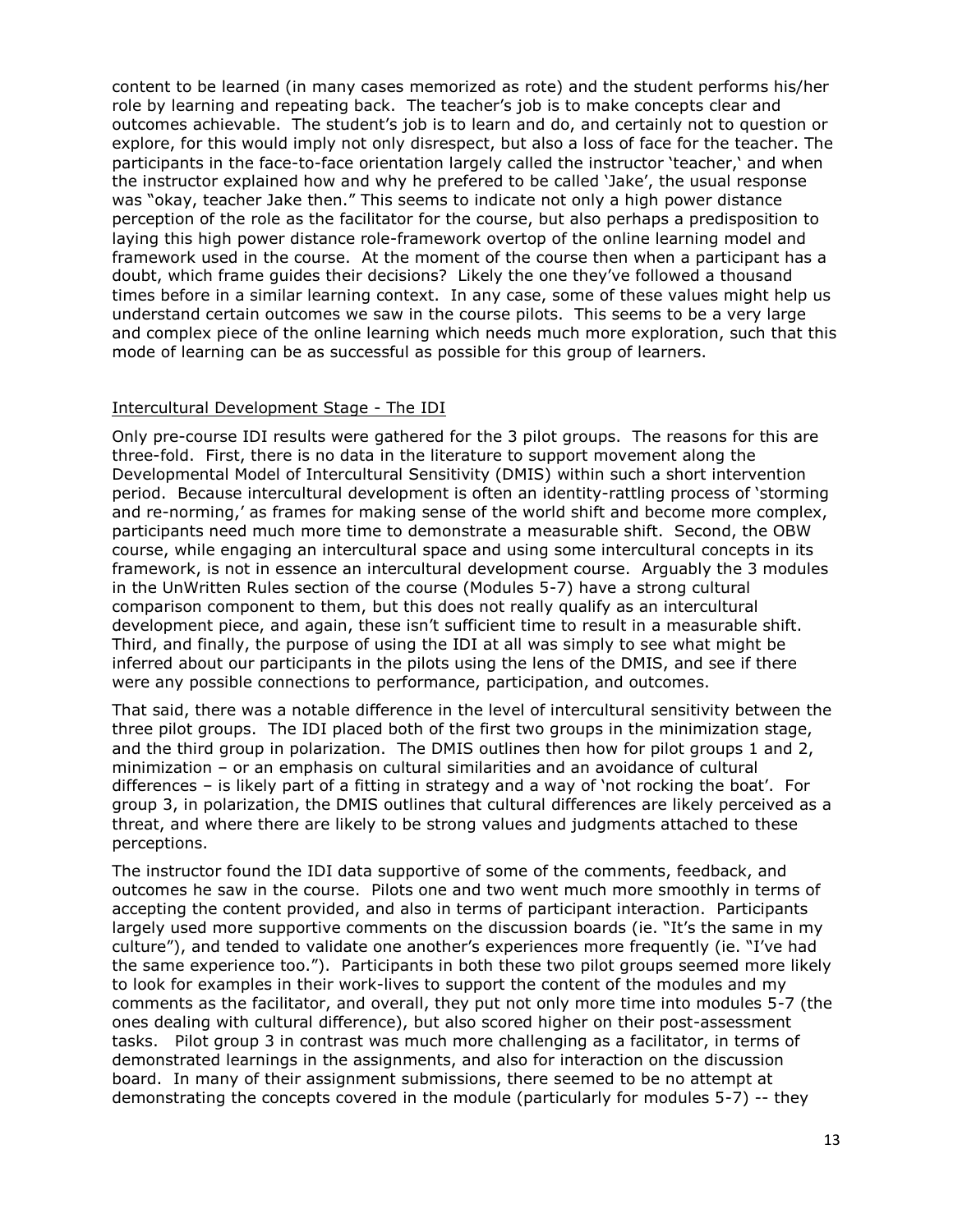instead submitted pieces which demonstrated how they'd always done it -- and the discussion board, while very engaged, was replete with disagreements between participants, and some lengthy postings about which way they preferred and was "the best" in any given context. The average time this group spent on modules 5-7 was also lower than the prior two groups.

If these observations are representative of a real connection between demonstrable skills and the IDI, it may be grounds for some revision in the way the course is organized or structured. Clearly it seems that for the final pilot group the challenge level was too high. Given that we know that moving individuals from one stage to the next along DMIS is about balancing the proper, stage-specific combination of challenges and supports, it may have implications for splitting the course into two separate courses, or setting prerequisites to The UnWritten Rules modules, such that students are developmentally able to shift with greater success.

#### Mechanics vs. The UnWritten Rules

In general, participants tended to demonstrate improvements for the concepts taught in the first four modules (Mechanics) much better than for the latter 3 modules (The UnWritten rules). The content of Modules 1-4 lends itself well to an online asynchronous delivery model, it's much more didactic in the instructional style used, and is more about simplifying, clarifying, and organizing. It's about discerning 'which information where' in an effort to enhance clarity and uptake of the writers message. In this way, while there is some flexibility, there is an established checklist of guidelines and participants can essentially check off whether they've achieved these principles or not. In addition, the pilot groups were largely made up of estimators, engineers, and project leads, for whom spreadsheets; hard data; and clear, established processes are the norm. Essentially they put numbers into formulae for much of the day and report the results. Modules 1-4 have a high degree of similarity to this sort of a process.

In contrast, participants tended to demonstrate fewer to no improvements for the concepts taught in the UnWritten rules part of the course. This section relies heavily on advanced language skill, having more than one way to express a given idea, and utilizing contextual knowledge (both cultural and sub-cultural) to achieve relational and tangible outcomes from a given piece of written correspondence (pragmatics). For a second language speaker of English, and an immigrant at a determined stage of the integration journey, this is a very tall order. Research also points to the fact that most L2 speakers do not come to understand the pragmatics on their own initiative, without some sort of targeted intervention. Seeing as we were unable to recruit the OBW participants from the Online Conversation Management course, it may well be that this was their first exposure to differences of this kind. Taking into account the IDI profiles, for groups in polarization or in minimization with defense trailing orientations, these differences would likely be perceived as either non-existent or as a threat. Uptake in these cases would likely be minimal, not to even touch on demonstration of skill. In a face-to-face delivery of this course, the facilitator helps through dialogue and intuitive 'teachable moments' to fill in these gaps for the learners. In an online environment, given the concerns about learner agency outlined above, this remains a very large challenge as this learner group seems less likely to voluntarily articulate concerns, challenges, disagreements, and questions -- especially to the facilitator.

#### **Impact on Learners**

The impact of the course on the learners follows suit from this discussion.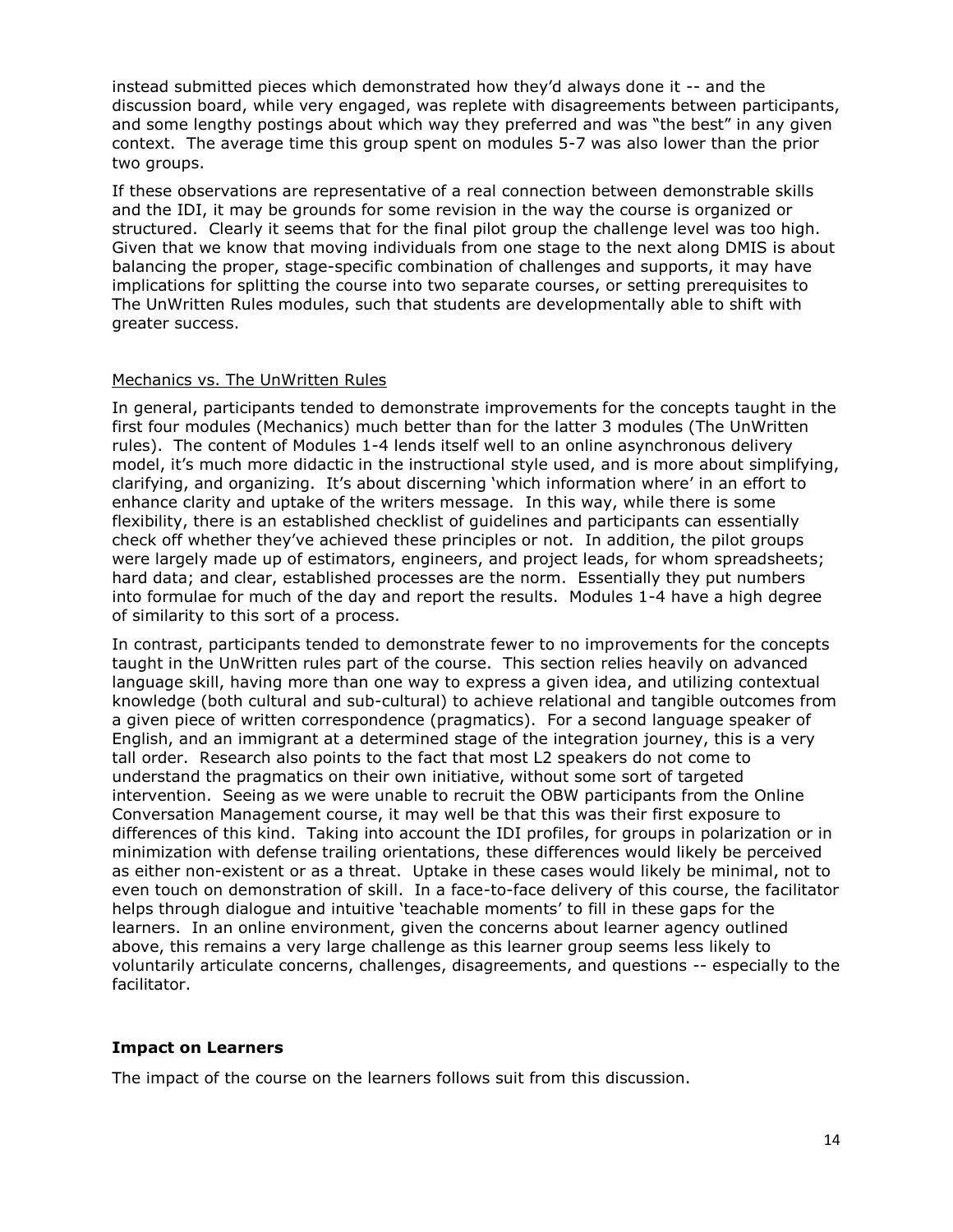From the participants' perspectives the course evaluation runs the range of possible responses. For many it seemed an extremely useful expenditure of time and energy. For some others it was not enough and left them wanting more. For others still it did not meet their needs or their expectations at this point in their careers or their journey in Canada.

Learner responses:

*"I really enjoyed the course and eveybody was great. I had fun and learn at the same time."*

*"Seems at the end we didn't get a conclusion of our studying."*

*"Overall, my experience with this course was great. Our instructor was great and very helpful and approchable."*

*"I would only advise people who have difficulty in written communication in English to take the course. For people who have done their education in Canada, it is only slightly useful."*

*"This course is a good introduction of business writing but I feel that the online format is not ideal for this training."*

*"It being online gave us the flexibility to do the work at our own pace. It also saved time in commute."*

(For additional comments, please see Appendix A OBW Survey Report)

From a facilitator perspective the course is a good course that likely needs some revisions to better meet the needs of its diverse target audience in an online environment. There seem to be a number of implicit assumptions to learning and to online delivery which are not necessary congruent with the learning styles and expectations for this learner group and which may be hindering success for a sizable portion of this demographic. More research into the perceptions and experiences of adult ESL immigrant learners with respect to online learning could be illuminating in terms of more efficient ways to better meet integration goals and outcomes. Please see the following subsection on suggestions for adaptation.

#### **Role of Instructor in Facilitating Learner Success**

Some of the implications for the role(s) of the instructor in facilitating learner success should already be apparent.

For the 3 different pilots the instructor attempted 3 different levels of online presence to gauge how much support this learner group might require. For pilot 1, the instructor followed guidelines in the literature, and advice from the instructional designer for the amount of time he spent engaging with learners online. For pilot 2, having observed some of the learner agency challenges mentioned above, the instructor intentionally reduced his online presence to see how much learners might engage with one another. Finally in pilot 3, the instructor increased his online presence to the absolute maximum possible while still maintaining other workplace commitments, exceeding the recommendations of the instructional designer. While the reasons for learner engagement and success are too complex to be explained simply by this single connection, the level of facilitator presence may have contributed to certain differences between the pilots. Firstly, there does seem to be a correlation between the amount of attrition in each of the pilots and the amount of facilitator presence, with the percent completion varying consistently with the instructor's online presence efforts. Secondly, there does seem to be a correlation between the amount of online presence and the amount of learner-to-learner interaction. Both pilots 1 and 3 had a much higher percentage of participants not only contributing to the discussion board, but also interacting and exchanging ideas and experiences with others in the cohort. Pilot 2 in contrast had virtually no learner interaction whatsoever, with participants using the discussion board to post their initial thoughts on the task as described, but not contributing ideas to anyone else's posting. Lastly, and perhaps most significantly, there does not seem to be a strong correlation between the amount of online presence and learner success -- at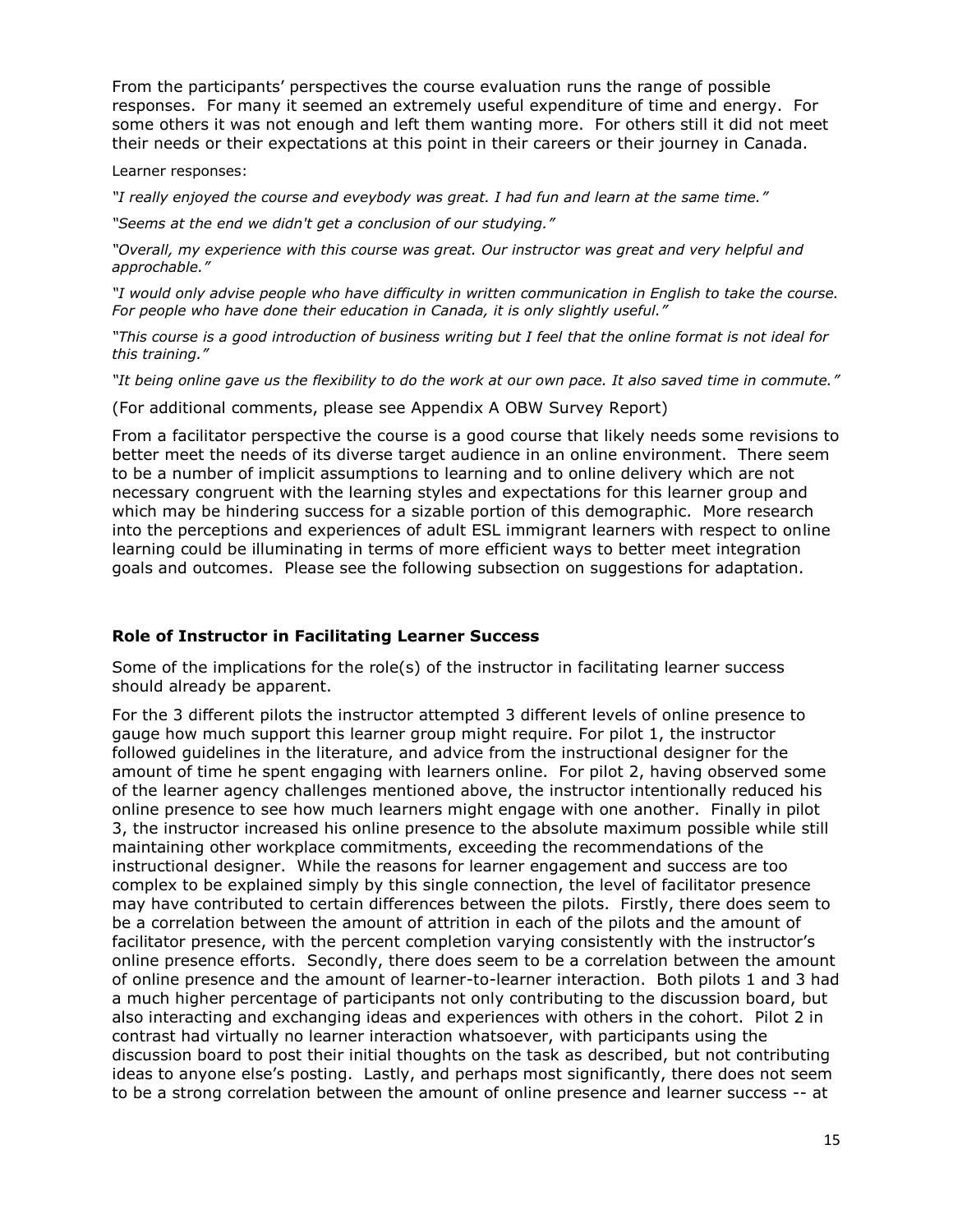least defined as being able to demonstrate the concepts taught in the modules. Participants in both pilots 1 and 2 were able to demonstrate the concepts taught in the course more consistently, and scored higher on the final post-assessment than did their counterparts in pilot 3. In this regard there seems to be more of a correlation between the IDI results and the DMIS stage of the groups and their overall success in demonstrating the concepts of the modules. This may well be a function of the balance of challenges and supports the course presented to learners in the way it is organized and in its content. It may well be better suited for a learner group in minimization, than for a group polarization for the reasons outlined in the previous subsection. In summary though, more instructor presence seems to pave the way for increased interaction with course materials on a number of levels.

The other consideration for instructors teaching online to this target group stems from the learner agency discussion above. It seems that to truly enhance learning success for this group of learners, an instructor must be able to flex beyond the traditional roles held for teacher and student in a Canadian cultural context, and be prepared to offer more supports to adult ESL online learners. These supports may include things like: more frequent checkins, more explicit and articulated expectations, more pointed questions and more frequent and insistent engagement in the various media the course utilizes, and more explanation of concepts such that these learners, who often lack contextual knowledge, are better able to demonstrate success. Without these efforts, these learners will often see pieces of the overall 'puzzle' as being relevant, and connect those pieces in tried and tested ways as informed by their personality, cultural values, and life experiences. Essentially instructors must first help learners see the relevant pieces, and then help them connect those pieces in ways that will lead to more successful outcomes in this cultural context.

#### **Suggestions to Develop/Adapt an Online ESL Course**

A number of key best practices came to the fore as a result of this project:

- 1) Focus on Outcomes: Activities and tasks that work well in a classroom or in facilitating a workshop, do not necessarily translate well into an online format, be it a synchronous one, or an asynchronous one. Good online courses do not arise from simply taking a face to face curriculum and uploading it onto the web. A translation process is necessary, and this project illustrated how putting a good course together requires dialogue between content experts (in this case intercultural and online learning environments) which continuously re-focuses on the learning outcomes and how learning activities, assignments and assessments align to achieve those outcomes Consistently asking the question: "What do I want my learners to take away from this?" and then examining the different tools available online to achieve that outcome makes for a solid learning environment.
- 2) Connect the Dots for Learners: In an online course, both learner and instructor roles need to be explained clearly and clarified. A face-to-face delivery of a course or workshop takes a number of things for granted, but mostly what became clear through this project is that the live classroom mode takes for granted the instructor's capacity to fill in the gaps in the moment, 'on the fly.' As a facilitator in a face-to-face OBW workshop, I am able to see my participants, hear where they are at, guide their work and thought process in the moment, and help bridge differences and the confusion they may create in a multi-faceted way through stories, facts and figures, etc., as things arise. In an online course participants work through the material on their own and largely make sense of the content they read with only the context provided through readings, videos, etc. Largely the pieces are set and what participants have garnered from the course content is revealed later through assignments and tasks, rather than in the moment. It's important therefore to make sure the concepts are well laid out and there are clear, explicit connections between them. In the online learning context, it is important to